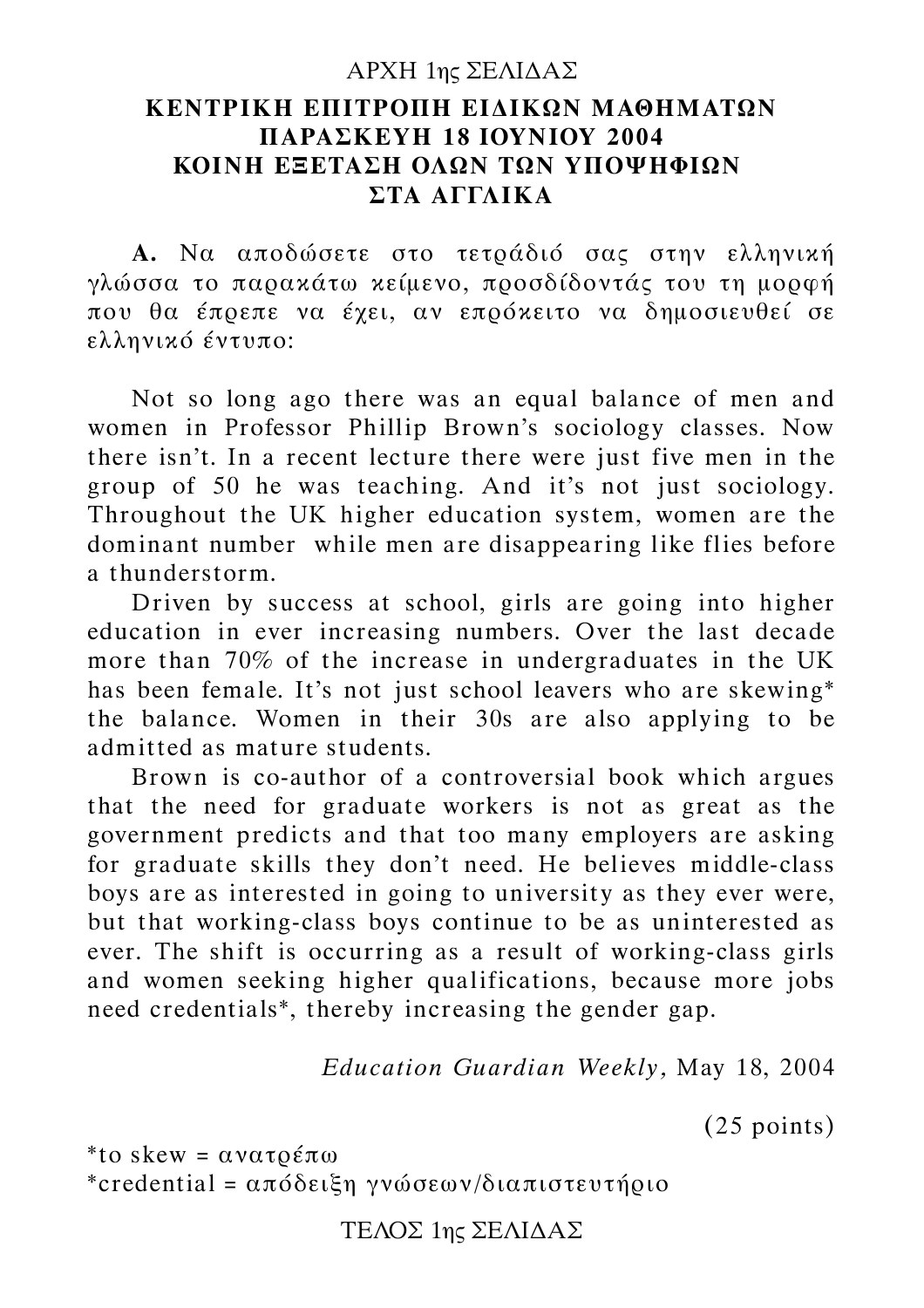- **Β.** Να απαντήσετε στο τετράδιό σας στα αγγλικά στις παρακάτω ερωτήσεις:
- **B1.**
- **a.** Give a title to the above text.

(4 points)

- **b.** Rephrase the following. (Do not use the same words from the original) : "The shift is occurring as a result of working-class girls and women seeking higher qualifications, because more jobs need credentials, thereby increasing the gender gap". (6 points)
- **c. .........** men are disappearing like flies before a thunderstorm. Why do you think the author uses this simile ? (about 30 words). (5 points)

#### **B2.**

**a.** Why do you think a school leaver may not be interested in going into higher education ? Write a short paragraph giving at least four reasons. (Not more than 50 words).

(5 points)

- **b.** In a short paragraph give at least three factors which may determine the choice of a job. (Not more than 50 words). (6 points)
- **c.** What other factors besides a university degree guarantee a successful career ? In a short paragraph write at least four other factors. (Not more than 50 words).

(4 points)

**Γ.** Να γράψετε κείµενο 180 - 200 λέξεων µε θέµα:

Reality show upon reality show appear on many TV channels. Write an essay discussing the reasons why more and more young people participate in reality shows.

(45 points)